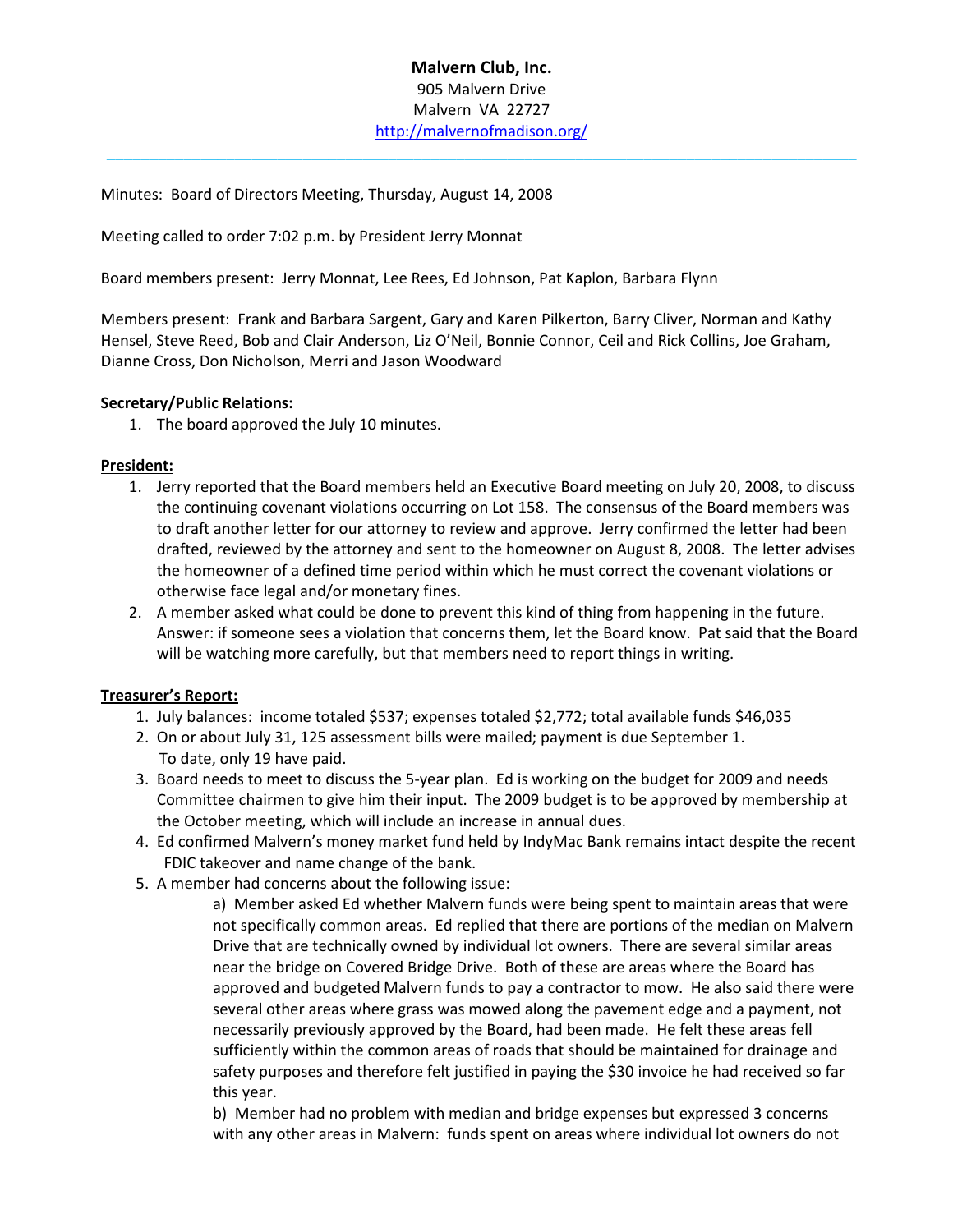reimburse Malvern; an undefined selection process of additional roadside areas needing to be mowed; and the potential that a conflict of interest may exist since the invoice was paid to another Malvern resident.

c) Ed voluntarily agreed to reimburse Malvern for the \$30 invoice he had paid without having prior Board approval in an effort to allay the concerns of the member.

6. Malvern requires all homeowners to maintain a 6 foot cleared area along the frontage of their property – site distance for driving and snow removal being the main reasons for the requirement. Most homeowners voluntarily comply with the requirement. Jerry will ask Rick to notify owners of any non-complying lots in writing of the requirement and ask they maintain the required minimum clear area. Malvern will have to charge owners in the event Malvern must contract to have the work performed.

# Architectural Committee:

- 1. An application was received from Lot 222 to put two brick columns at the end of their driveway. Committee checked everything; they do not need a building permit because the columns will be more than 10 feet back from the road. Board approved.
- 2. Another request was received from Lot 192; Pat told the homeowner she needed to give them more information. Pat will give her a form for this purpose after the meeting.
- 3. Question was asked if homeowners are allowed to do anything to their property, such as build a shed, without Board approval. Answer: homeowners need to get not only Board approval but also a County building permit for anything over a certain size.

# Common Areas and Lake:

1. Regarding the dam inspection, Ed gave pertinent information to Jerry and Gary. Dam inspection needs to be put on the agenda so we don't lose track of timing. The report has to be in the mail before Christmas. Jerry and Ed will go over list of potential engineers for the job.

# Clubhouse and Pool:

- 1. Replacing pool gate: will reweave section of fence that is damaged; remove plywood sign and attach the sign to the fence; the gate will go to the top of fence. John got a verbal estimate of \$500 and is waiting for a written estimate. John recommends that we go ahead with the work. Jerry says we can spend up to \$600 on this now; if more than that, it will have to wait for the next meeting.
- 2. John is planning to meet with Aqua Pools to discuss resurfacing the pool bottom.
- 3. Nixon's Heating and Air Conditioning provided several alternatives to address heating issues at the clubhouse:

a) Fix what we now have - \$1564. Can be put back into working order, but can't tell us how long it will last because of rust on outside of boiler and venting.

b) Wall-hung propane-fired boiler including labor would be \$10,900 – 98% efficient

c) Oil-fired boiler – replace what we have with a new one -- would be \$7,500 – 80% efficient Heating oil is \$3.91 per gallon; we average 1,000 gallons per year. Liquid propane \$3.00 per gallon; Jerry will call Southern States to get cost comparatives between fuel oil and propane. Ed will call Madison Plumbing. There is a short time frame on this – by third week in October at the latest.

- 4. Ed reminded members that we are only discussing heating issues. The entire HVAC system including the air conditioning and the duct work will need attention in the near future also. In addition, the condition of the underground oil tank is unknown.
- 5. Karen Pinkerton said that she will need a list of priorities from the Board for her next volunteer work weekend October 4 and 5. She will post a notice on the bulletin board asking for neighborhood input.

# Roads:

1. Lee and Ed spent two hours with Blakey driving the roads in Malvern and discussing appropriate actions to take in order to prolong the life of our roads.